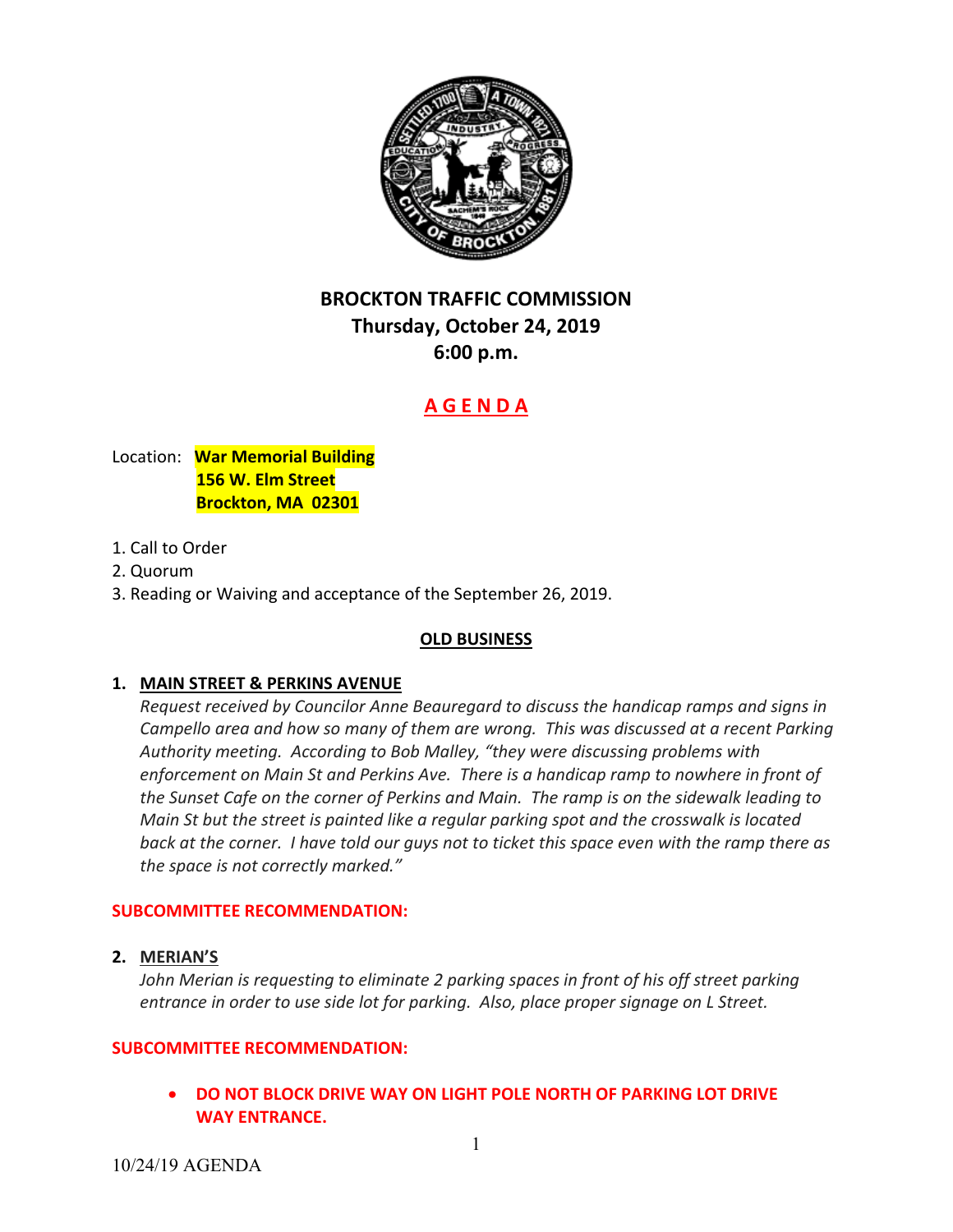- **REMOVE PARKING SPACE IN FRONT OF RAMP**
- **DO NOT ENTER SIGN ON POST NW CORNER EXITING PARKING LOT ON L STREET**
- **SIGN ON FENCE ONE WAY DIRECTLY ACROSS FROM DRIVEWAY EXITING MERIANS PARKING LOT ON L STREET.**
- **ON POLE #3 ON L STREET DO NOT ENTER SIGN EAST SIDE OF POLE.**

### **3. LOUIS STREET**

Request received from Councilor Jack Lally for 25 mph speed limit signs on Louis Street.

#### **SUBCOMMITTEE RECOMMENDATION:**

- **ON POLE #7 25MPH SPEED LIMIT ACROSS FROM 16 (SOUTH)**
- **POST AND 25MPH SIGN YELLOW STRIPE IN BETWEEN #76 AND # 82.**

### **4. AMES STREET**

 *Request received from Councilor Jack Lally to revisit "No Parking" regulations on the south side of Ames Street.*

#### **SUBCOMMITTEE RECOMMENDATION:**

# **NO PARKING ON AMES STREET FROM NORTH MAIN STREET TO NORTH CAREY STREET SOUTH SIDE (EAST BOUND TRAFFIC).**

#### **SIGN REQUESTS:**

# **5. 182 MARKET STREET**

Request received from Jennifer Cintron of 182 Market Street who is requesting a guardrail in  *front of her home (or to the corner) due to accidents and feeling unsafe.*

#### **SUBCOMMITTEE RECOMMENDATION:**

 **NO ACTION AT THIS TIME**

#### **6. 73 CARY STREET**

Request received from Maria Miranda, who is requesting a "Deaf" sign along with a "Do Not Block Driveway" sign. She states that traffic is horrible and that there is a traffic light up  *ahead but no one will let her leave her driveway.*

#### **SUBCOMMITTEE RECOMMENDATION:**

- **DEAF PERSON SIGN ON POLE #2 IN FRONT OF 86 CAREY STREET.**
- **DEAF PERSON SIGN ON POLE IN FRONT OF 63 CAREY STREET.**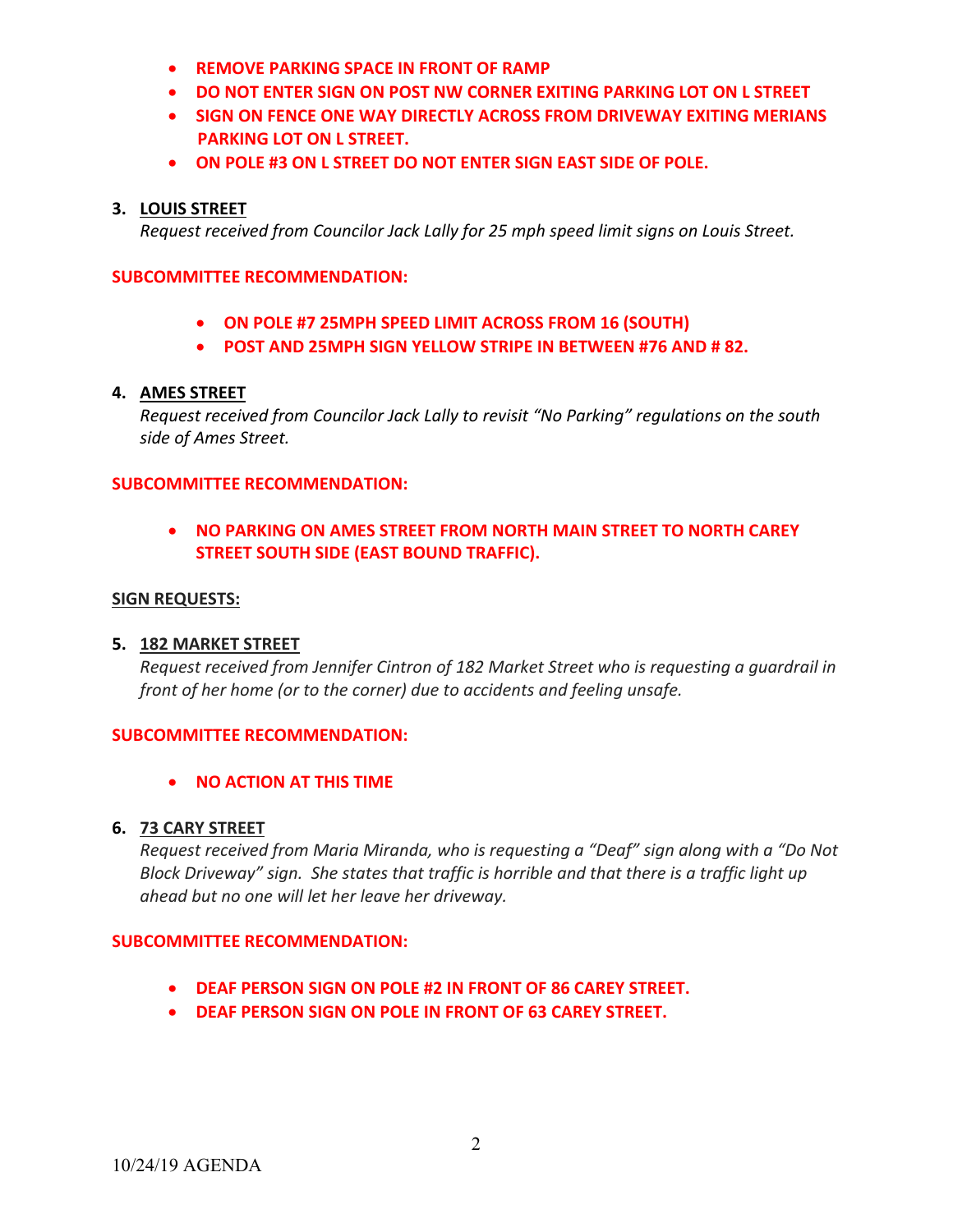# **7. AMES STREET & INTERVALE STREET**

Request received from Tina Johnson of 107 Ames Street, for a "Stop" sign and "Slow Down  *Children" sign due to speeding, almost been hit and children crossing.*

#### **SUBCOMMITTEE RECOMMENDATION:**

# **NO ACTION AT THIS TIME.**

# **8. COTTAGE GROVE AVENUE**

 *Request received from Claudio Miranda of 27 Cottage Grove Avenue, who is requesting a* "Dead End" signs on pole #3 in front of 26 Cottage Grove Avenue (after Curtis Street). The  *street is a dead end with no other outlet to another street.*

#### **SUBCOMMITTEE RECOMMENDATION:**

- **STOP AHEAD SIGN AND POST LONGWOOD AVE (NORTH BOUND TRAFFIC) EAST SIDE 30 FEET NORTH AO CARROLL AVE**
- **STOP AHEAD SIGN AND POST WEST SIDE LONGWOOD AVE (SOUTH BOUND TRAFFIC) 25 FEET SOUTH OF WILLEY ST**
- **REMOVE SMALL TREE BLOCKING STOP SIGN BETWEEN #72 AND #78 LONGWOOD AVE.**

# **9. ALDEN STREET**

**SUBCOMMITTEE RECOMMENDATION:**

 **"NO PARKING HERE TO CRONER" SAWTELL AVENUE WEST SIDE FROM ALDEN STREET NORTHERLY TO DRIVEWAY @ 218 SAWTELL AVENUE IN BACK OF SIDEWALK**

#### **NOTE:**

#### **VESEY STREET**

#### **SUBCOMMITTEE RECOMMENDATION:**

 **CHANGE 30 MPH SIGN ON VESEY STREET TO 25 MPH**

#### **HARVARD STREET**

#### **SUBCOMMITTEE RECOMMENDATION:**

- **220 HARVARD STREET: CHANGE 30 MPH SIGN TO 25 MPH SIGN**
- **183 HARVARD STREET: CHANGE 30 MPH SIGN ON POLE #20 TO 25 MPH SIGN**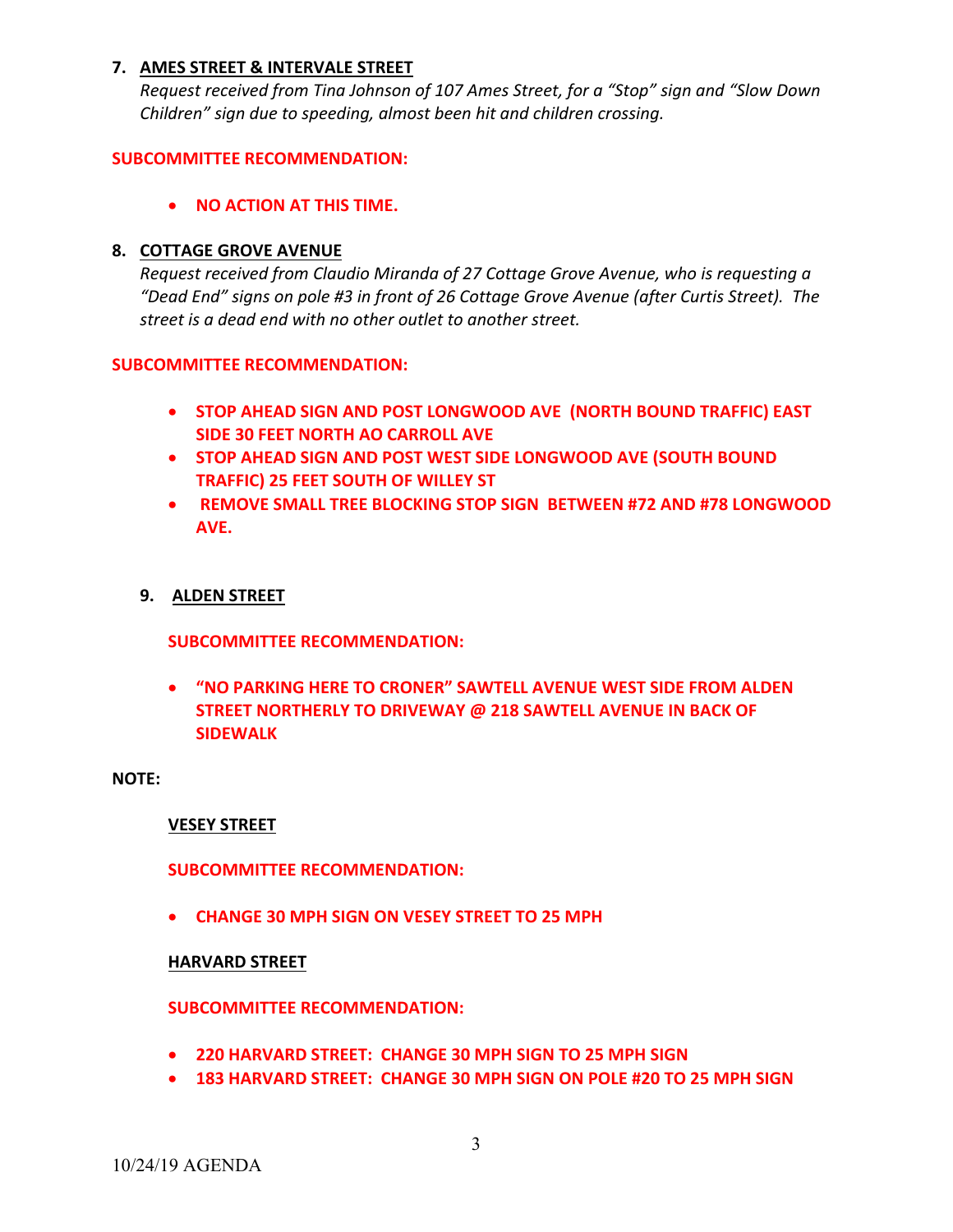#### **NEW BUSINESS**

#### **10. BATTLES FARM VILLAGE**

 *Request received from John Holmgren, P.E., of J.K. Holmgren Engineering, Inc. for Battles* Farm Village who would like to make their main access road one way. It is a private way but we felt the Traffic Commission should be involved to be sure it's properly noticed and any  *safety concerns are addressed. (Board members: Plans were provided to those who attended 10/15/19 subcommittee review).*

#### **11. MARKET STREET**

Request of Ward 4 Councilor Susan Nicastro on behalf of Ward 4 resident Mary Ellen Ryder  *Stoddard of 182 Perkins Avenue, to address traffic problems and reduce confusion on* Market Street at its intersection with Montello Street by creating lanes using painted arrows so that vehicles that will turn left onto Montello Street get into a formally created left lane at this end of Market Street, and vehicles turning right onto Montello Street get into a formally created right lane. This will relieve the current situation in which vehicles turn left  *or right from anywhere at the street end, causing accidents and near accidents. We* respectfully request this relief or such other relief as the Commission may find appropriate to  *address these issues.*

# **12. LITCHFIELD STREET AND CARL AVENUE INTERSECTION**

Request of Ward 4 Councilor Susan Nicastro on behalf of Ward 4 resident Donald Myers of 50 Carl Avenue for the erection of a stop sign on Litchfield Street at its intersection with Carl *Avenue.*

# **13. 325 COPELAND STREET**

Have a friend that visits her sick father daily on Copeland St and van is parked and blocks intersection view and last night was the car accident. There is no sign that prevents on street  *parking there.*

#### **SIGN REQUESTS:**

#### **14. WEST ELM STREET EXT.**

 *Request received from Richard Saba of 1160 West Elm Street Ext. who is request two* fundamental speed signs; 1) just east of the animal shelter, 2) right before Swift Road. The street is newly paved and there are speeders coming and going to and from Easton. (Board  *members: Sign request form attached).*

# <u>15. CRICKETT ROAD & RAYMOND ROAD AND CRICKETT ROAD & SOPHIA ROAD - 4-WAY STOP</u>

Request received from Fran Cohen of 41 Crickett Road along with a petition signed by 15 other residents for a 4-way stop sign on the corner of Crickett Road and Raymond Road, and Crickett Road and Sophia Road as well as "Slow Down" signs, very visible flashing "Stop" signs and police officers occasionally to address numerous accidents on these corners due to  *people speeding and not stopping at stop signs. (Board Members: see attached).*

#### **16. 59 HUNTINGTON STREET**

I am the owner and resident of 59 Huntington Street, Brockton 02301. Our home is located on the corner of Huntington Street and Wayland Street (both two way streets). In the past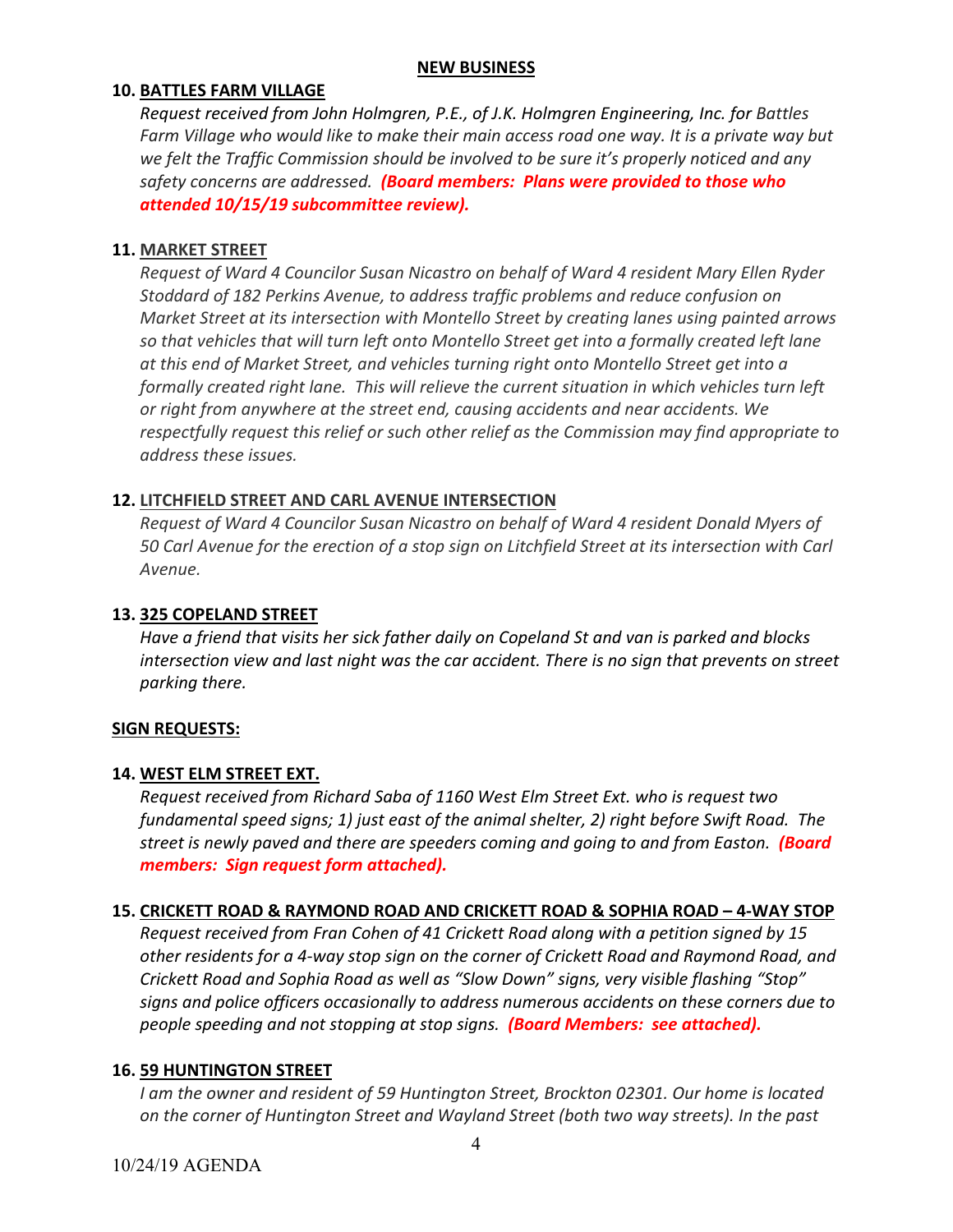10 years, a car has hit our home twice and the fence numerous times, especially during the winter. We had to remove the existing hedges and replace them with a wired fence because of cars sliding through our front yard. Now every time a car hits the fence, they leave the  *scene and we are responsible for the damage, which includes submitting multiple claims through our home insurance, paying a deductible and our policy increasing. This is becoming a financial burden. (Board members: see attached Google map pictures).*

# **17. 66 HOBSON STREET**

Request received from Ellie Amado who resides at 66 Hobson Street and is requesting a 3way stop due to several accidents. She claims the street is too narrow and you cannot see other cars unless you go passed the stop sign which is very dangerous. **(Board members:**  *see attached Google map pictures).*

# **18. ARMISTON STREET AND ALLERTON STREET**

 *Request received from Councilor Jack Lally on behalf of residents requesting a "Dead End" sign.*

# **19. NORWICH ROAD**

Councilor Jack Lally stated Captain Hallisey would like a "Stop" sign at the end of Norwich  *Road, which intersects with Coe Road.*

# **20. DOWNEY ROAD**

Request received from Councilor Jack Lally for a "Stop" sign at the end of Downey Road,  *across from 132 Dixon Road.*

# **21. NORTH MAIN STREET**

Request received for "No Parking Weekdays 8:00 a.m. – 9:30 a.m. and 2:00 p.m. – 3:30 p.m." signs on the west side of North Main Street in front of the Angelo School.

# **22. NOYES AVENUE (OFF OF SOUTHWORTH STREET)**

Request received from Councilor Dennis Eaniri for a "No Through Traffic – 3:00 p.m. – 6:00 p.m." due to street being used as a short cut/cut through to come out onto Copeland Street.

### **23. LONGWOOD AVENUE**

 *Request received from Councilor Dennis Eaniri for "No Parking" signs on Longwood Avenue from Tribou Street to Menlo Street northerly. (Board members: see attached pictures).*

# **24. NORTH AVENUE AND WINTER STREET**

Request received from Councilor Jack Lally on behalf of residents for a crosswalk at North  *Avenue across Winter Street. (Board members: see Google map picture).*

# **25. NEW HEIGHTS CHARTER SCHOOL – 1690 MAIN STREET & 661 CENTRE STREET**

 *Request received from Janice Manning, Director of Operations, New Heights Charter School:* As you may recall, I went before the Traffic Commission to request School signage to be put in front of New Heights Charter School of Brockton to ensure the safety of Brockton's students. As a result of my initial meeting before the Brockton Traffic Commission, on February 22, 2018, I received an email On March 30, 2018 which read that the Traffic